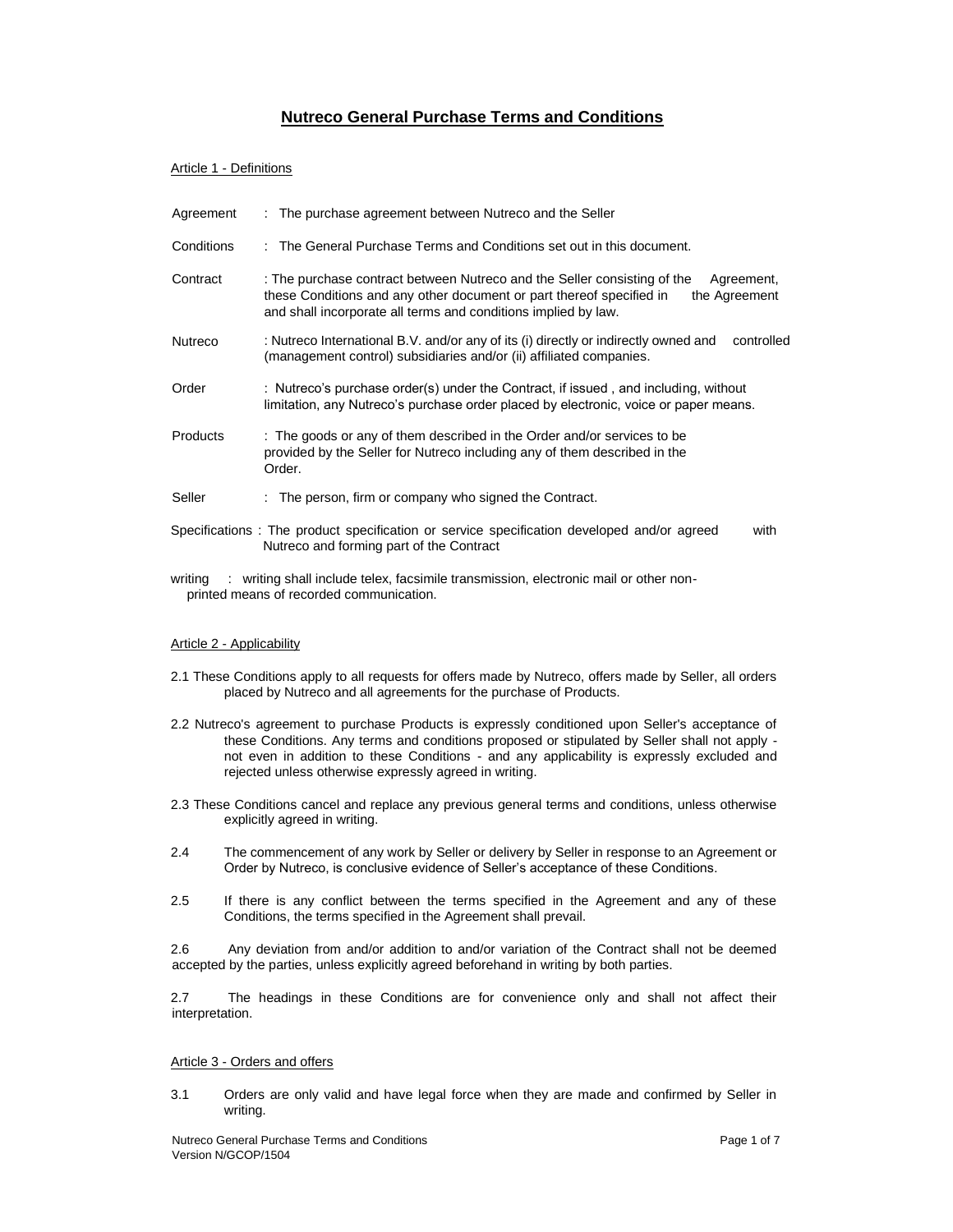- 3.2 Any deviation from and/or addition to and/or variation of an Order shall not be deemed accepted by Nutreco, unless expressly agreed beforehand in writing.
- 3.3 Seller will not be reimbursed for costs made to prepare and issue an offer, not resulting in a Contract.

#### Article 4 - Prices, Delivery and Payment

4.1 Unless otherwise expressly agreed in the Agreement, the prices shall be inclusive of all taxes and other governmental charges due in any country, including but not limited to social premiums and wage taxes related to persons used by Seller in performing its activities under the Contract and inclusive of all charges for packaging, packing, transport, insurance, delivery and commissioning of the Products to the place of delivery, but exclusive of any applicable value added tax.

Agreed prices are fixed and irrevocable. A price accepted by Nutreco may not be increased without Nutreco's written prior consent.

- 4.2 Delivery of the Products shall be made in accordance with the date and location specified in the Agreement or, if issued, the Order. In this respect, time shall be of the essence, and Nutreco reserves the right to cancel without notice the whole or any unexecuted part of the Agreement or, if issued, the Order in the event of Seller failing to comply with these Conditions for whatever reason. Seller shall promptly inform Nutreco if Seller has serious reasons to expect that he will fail to comply.
- 4.3 Seller shall adequately pack and protect the Products against damage and deterioration and shall be responsible for ascertaining any special delivery requirements.
- 4.4 Property and risk of the Products shall pass to Nutreco when the Products are delivered in accordance with this article 4 and article 5.
- 4.5 Seller shall be entitled to invoice Nutreco on or at any time after delivery or completion of the Products and each invoice shall quote the number of the Order.
- 4.6 The Seller guarantees that all invoices are fully compliant with and according to the applicable (tax) legislation. Any extra tax, penalty or other costs as a result of wrong invoices will be for the account of the Seller.
- 4.7 Unless otherwise stated in the Agreement, Nutreco shall pay the price of the Products within 90 days after the end of the month of receipt by Nutreco of a proper invoice as mentioned in article 4.6 or, if later, after acceptance of the Products by Nutreco.
- 4.9 The issuing of any receipt or other acknowledgement by Nutreco for Products shall not constitute a waiver by Nutreco of any of its rights or obligations of Seller under these Conditions or any other terms and conditions implied by law.
- 4.10 Nutreco shall not be deemed to have accepted any Products until Nutreco has had a reasonable time to inspect them following delivery / performance or, if later, within a reasonable time after any latent defect has become apparent.
- 4.11 Nutreco shall be entitled to set off against the price of the Products any sums owed to Nutreco by Seller now or in the future whether under the Contract or otherwise, after Nutreco has issued a written statement to this effect

# Article 5 – Import / export terms

5.1 In the Contract "INCOTERMS" means the most recent rules for the interpretation of trade terms of the International Chamber of Commerce as in force at the date when the Contract is signed. Unless the content otherwise requires, any terms or expressions which are defined in or given a particular meaning by the provisions of Incoterms shall have the same meaning in the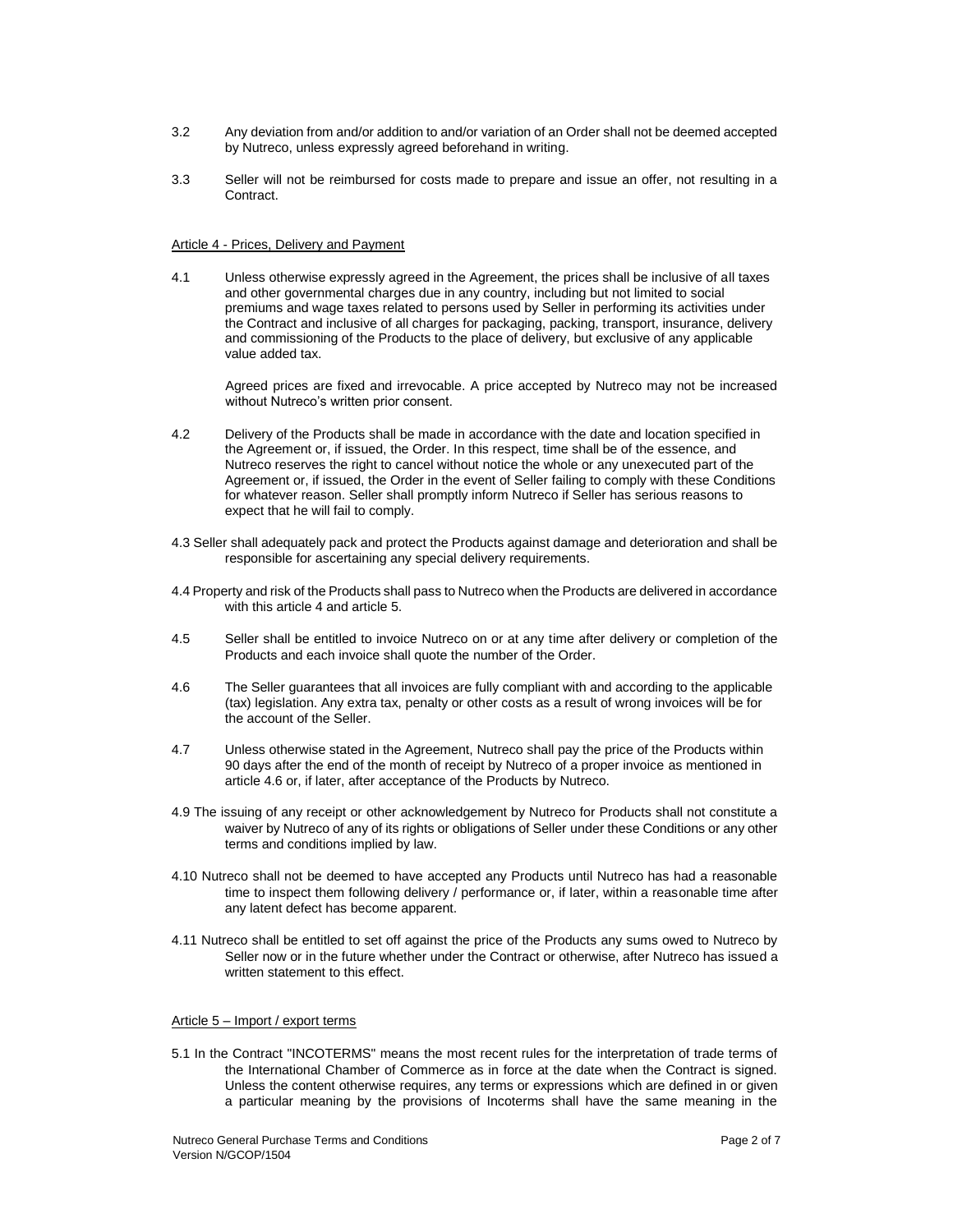Contract, but if there is any conflict between the provisions of Incoterms and the Contract, the latter shall prevail.

5.2 Unless otherwise agreed in writing between Nutreco and Seller, Seller shall be responsible for complying with any legislation or regulations for both the export of the Products from the country of origin and the import of the Products into the country of destination and for the payment of any duties thereon.

# Article 6 – Specifications

- 6.1 Any specifications referred to in the Agreement by Nutreco are deemed to be an integral part of the Contract and, if issued, Orders under the Contract.
- 6.2 All the Products must comply with the Specifications where indicated.
- 6.3 Any Products in accordance with the Specifications shall not be disclosed or quoted to a third party unless legally required.

## Article 7 – Alterations

Seller shall consult with Nutreco in advance on any alteration in the quantity, quality, composition, properties or production method of the Products to be delivered (incl. their packaging) or performed. If no consultation takes place or Nutreco does not agree to the alteration, Nutreco will be entitled to fully or partially cancel the Contract or, if issued, Orders at no costs to Nutreco without prejudice to Seller's liability for all damage caused to Nutreco and third parties as a result of the alteration, dissolution or cancellation. If Nutreco has agreed to the alteration, this merely means that, as regards the alteration, the Products need not conform to the specifications in the Contract, whereas this shall not affect the Seller's obligations to fulfill the obligations under articles 8 and 9 of these Conditions.

## Article 8 - Inspection / test / shortcomings

- 8.1 Nutreco may inspect / test all Products at any time prior to or upon delivery/performance by Seller or in case of raw materials/semi-products also after delivery but before use. Nutreco may reject Products which do not comply with the terms of the Contract. Neither Nutreco's inspection / testing nor failure to inspect / test the Products shall relieve Seller of any obligation or liability.
- 8.2 If the Products delivered or performed by Seller do not conform to the Contract, Nutreco shall be entitled to require, at its discretion, that the Products delivered or performed be repaired or replaced or that the missing component be supplied within a reasonable term to be set by Nutreco, without prejudice to its other rights by law or by virtue of these Conditions.
- 8.3 In the event that the Products do not conform to the Contract, Nutreco is entitled to return these Products to Seller at Seller's expense or to keep them in its custody until Seller has given further instructions as to how these Products are to be dealt with. Any costs incurred by Nutreco in this respect shall be for Seller's account. Nutreco shall in no event be responsible for keeping the Products in good condition.
- 8.4 Acceptance or payment of all or part of the Products shall not be deemed a waiver of any claim based on delay of delivery or other failure to perform in accordance with these Conditions or the Contract and nothing herein shall exclude or limit any warranties.
- 8.5 Any advice or notice given by Nutreco with regard to the Products to be delivered or performed shall not release Seller in any way whatsoever from its own responsibility or liability with respect to the proper fulfillment of its obligations.

# Article 9 – Warranties

In addition to any other warranties, express or implied, Seller explicitly represents and warrants as follows: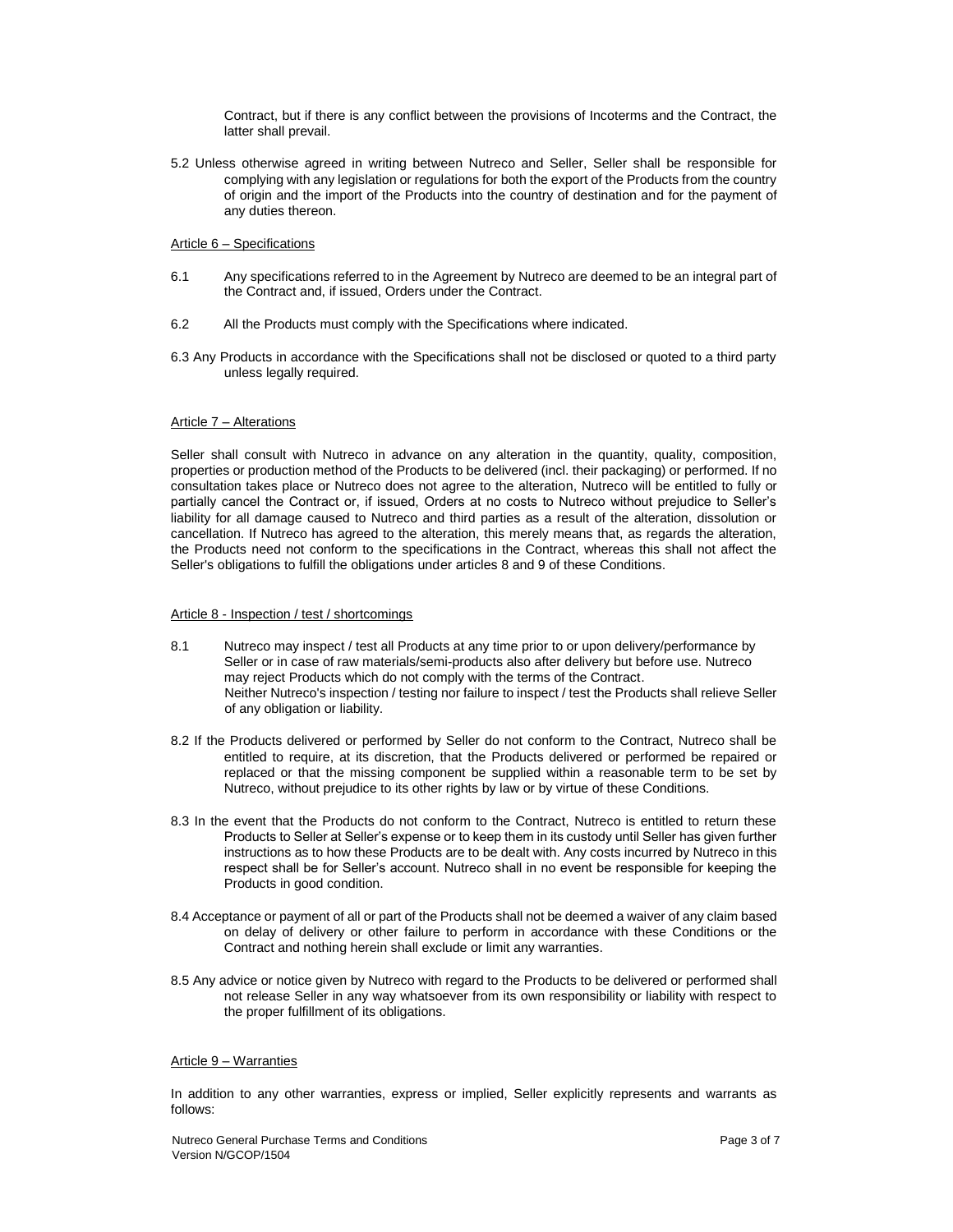9.1 Seller warrants, without any verification by Nutreco being required, that it has all necessary permits and licenses or any other needed authorisation to perform its obligations under the Contract and that all Products delivered or performed conform to the Contract shall be in all respects of sound materials and workmanship. This means that the Products (including their packaging) are fit, safe and suitable for use intended by Nutreco. In so far as the use intended by Nutreco is unknown to Seller, Seller shall obtain such information from Nutreco in writing beforehand.

In addition Seller warrants the merchantability of the Products and that the Products conform to the agreed specifications and approved samples or analyses, if any, and that they are free from defects - including but not limited to faults in design, material and manufacturing - and, furthermore, that they comply with all applicable statutory requirements and all relevant environmental, health and (food) safety guidelines and relevant industry standards, including the statutory rules and regulations of the country of delivery and, in so far as known to Seller, the country of destination.

- 9.2 Nutreco shall be entitled to reject any Products that do not comply with condition 9.1.
- 9.3 Seller warrants that the Products delivered or performed do not constitute an infringement of intellectual property rights, including but not limited to patents, copyrights or trademarks, in the country of manufacture, the country of delivery, or the country of destination/use (the latter if and in so far as known to Seller), and that they do not infringe on any other third party's industrial rights. Seller undertakes vis-à-vis Nutreco and its customers that it shall fully indemnify Nutreco and its customers from third parties and fully reimburse any damage suffered by Nutreco and its customers as a result of such an infringement. Nutreco may participate in the defense of any claim or suit arising hereunder without relieving Seller of any obligation or liability hereunder and Seller shall not enter into a settlement or other agreement that includes or imputes an admission of liability by Nutreco without Nutreco's prior written consent.

## Article 10 - Force Majeure

Either party may, for the duration of the event, postpone the carrying out of its performance of the obligations under the Contract on account of an event occurring which the party could not reasonably anticipate or control and which prevents the performance of the obligation. Such event could be, but is not limited to war, riots, fire, floods, sabotage, import and export restrictions, government regulations and shortage of energy.

However, for the sake of clarity, failures shall be attributed to Seller if they are caused by transport problems, illness of personnel, strikes and stagnation in Seller's business or in the business of any of its suppliers.

A party shall as soon as possible, after the event constituting force majeure is considered to exist, inform the other party in an appropriate manner. The party claiming the benefit of this article 10 shall use all diligence to fulfil the obligations assumed under the Contract with the shortest delay possible.

Nutreco is entitled to cancel the Contract in the event the force majeure. Cancellation should be notified to the Seller in writing.

## Article 11 - Liability and Indemnification

11.1 Seller shall be liable for every claim for damage resulting directly or indirectly from or related to Sellers non-performance of the Contract, its failure to perform timely or properly or its breach of any contractual or non-contractual obligation vis-à-vis Nutreco or third parties or of any applicable rules and regulations. In addition, Seller indemnifies Nutreco against any claims from third parties in respect of damage resulting directly or indirectly from or related to Seller's nonperformance of the Contract, its failure to perform timely or properly or its breach of any contractual or non-contractual obligation vis-à-vis Nutreco or third parties or of any applicable rules and regulations.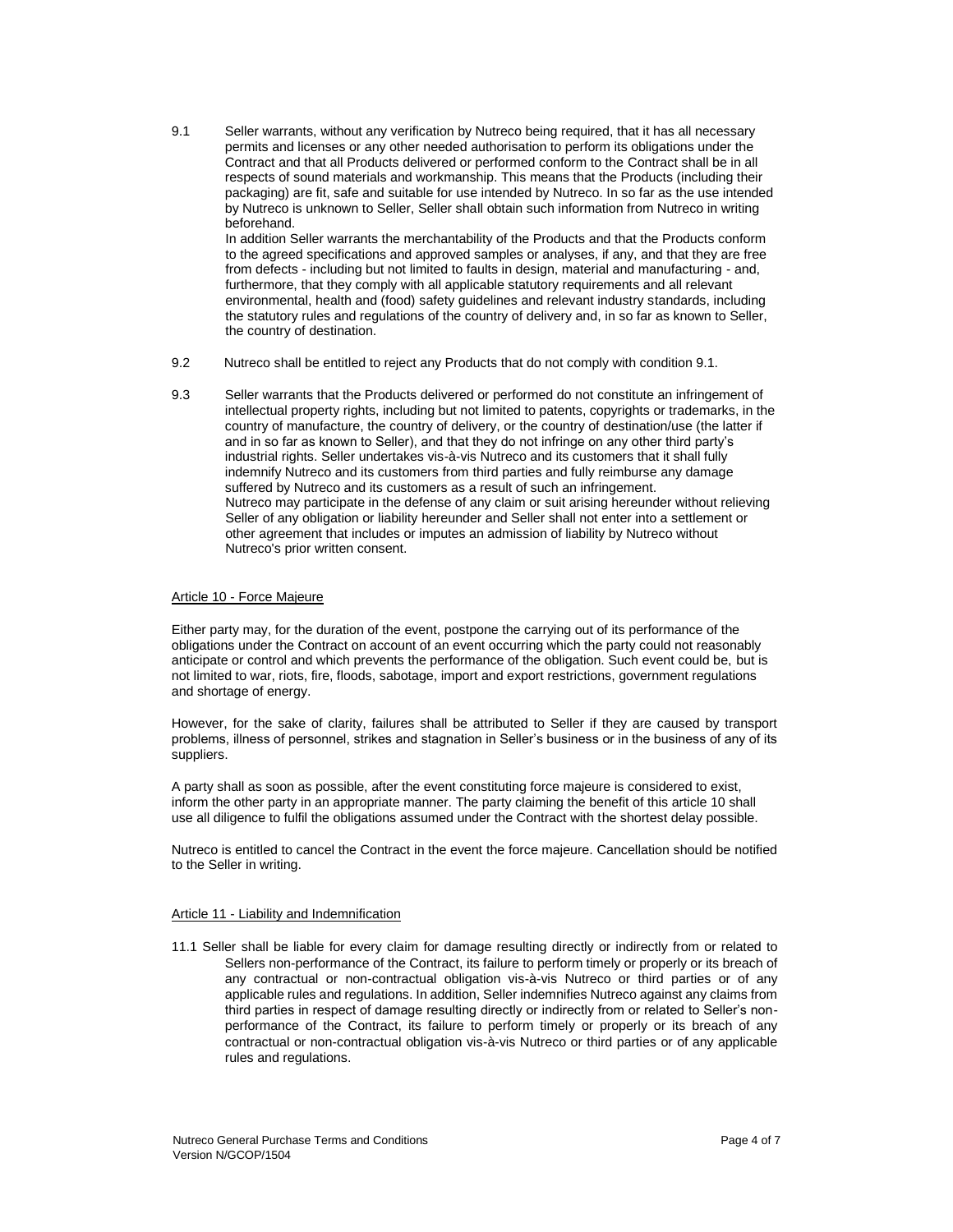11.2 Seller guarantees the fulfillment of obligations by third parties on Seller's part (such as employees of Seller or third parties or their employees hired directly or indirectly by Seller) in the same way as it guarantees the fulfillment of its own obligations.

Seller shall be liable for all work done and Products supplied by all subcontractors and shall furnish Nutreco with copies of all subcontracts upon Nutreco's request at any time.

11.3 In no event shall Nutreco be liable for any lost revenues, lost profits, incidental losses, indirect or consequential losses and special or punitive damages.

# Article 12 - Confidentiality

- 12.1 Seller shall keep in strict confidence all business information, technical or commercial knowhow, specifications, inventions, processes or initiatives which are of a confidential nature and have been disclosed to Seller by Nutreco or its agents and any other confidential information concerning Nutreco's business or its products which Seller may obtain and Seller shall restrict disclosure of such material to such of its employees, agents or sub-contractors as need to know the same purpose of discharging Seller's obligations to Nutreco and shall ensure that such employees, agents or sub-contractors are subject to like obligations of confidentiality as bind Seller.
- 12.2 The obligations of confidentiality in this Contract will survive termination of this Contract and will continue for a period of five (5) years after termination.

#### Article 13 - Intellectual Property rights

- 13.1 Nutreco is entitled to all documents, drawings, specifications, calculations and other information carriers with respect to the performance of the activities of Seller under the Contract.
- 13.2 Nutreco shall be solely entitled to all intellectual property rights (including patents) created during the performance of the obligations under the Contract. In case the intellectual property rights are with both Seller and Nutreco, Seller shall assure and guarantee that Nutreco has a full license to use these without any conditions for an indefinite period of time.

#### Article 14 - Judicial and Extra-Judicial Costs

Should Seller fail to fulfill any of its obligations, all costs incurred by Nutreco in obtaining settlement out of court shall be for Seller's account. Seller shall also reimburse Nutreco for all costs reasonably incurred in connection with legal proceedings where judgment is fully or substantially awarded against Seller. These costs shall in any case include the fees of outside experts, bailiffs and lawyers, even if these costs exceed the amount awarded by the court.

## Article 15 – Assignment

Seller shall not assign the Contract in whole or in part nor shall Seller subcontract any part of the Contract without Nutreco's prior written consent, which shall not be unreasonably withheld.

Seller may, however, assign the Contract to a successor in ownership of all or substantially all its business assets, provided that such successor shall expressly assume in writing the obligation to perform in accordance with the terms and conditions of the Contract.

Nutreco may assign the Contract in whole or in part or subcontract a part of the Contract to any person, firm or company.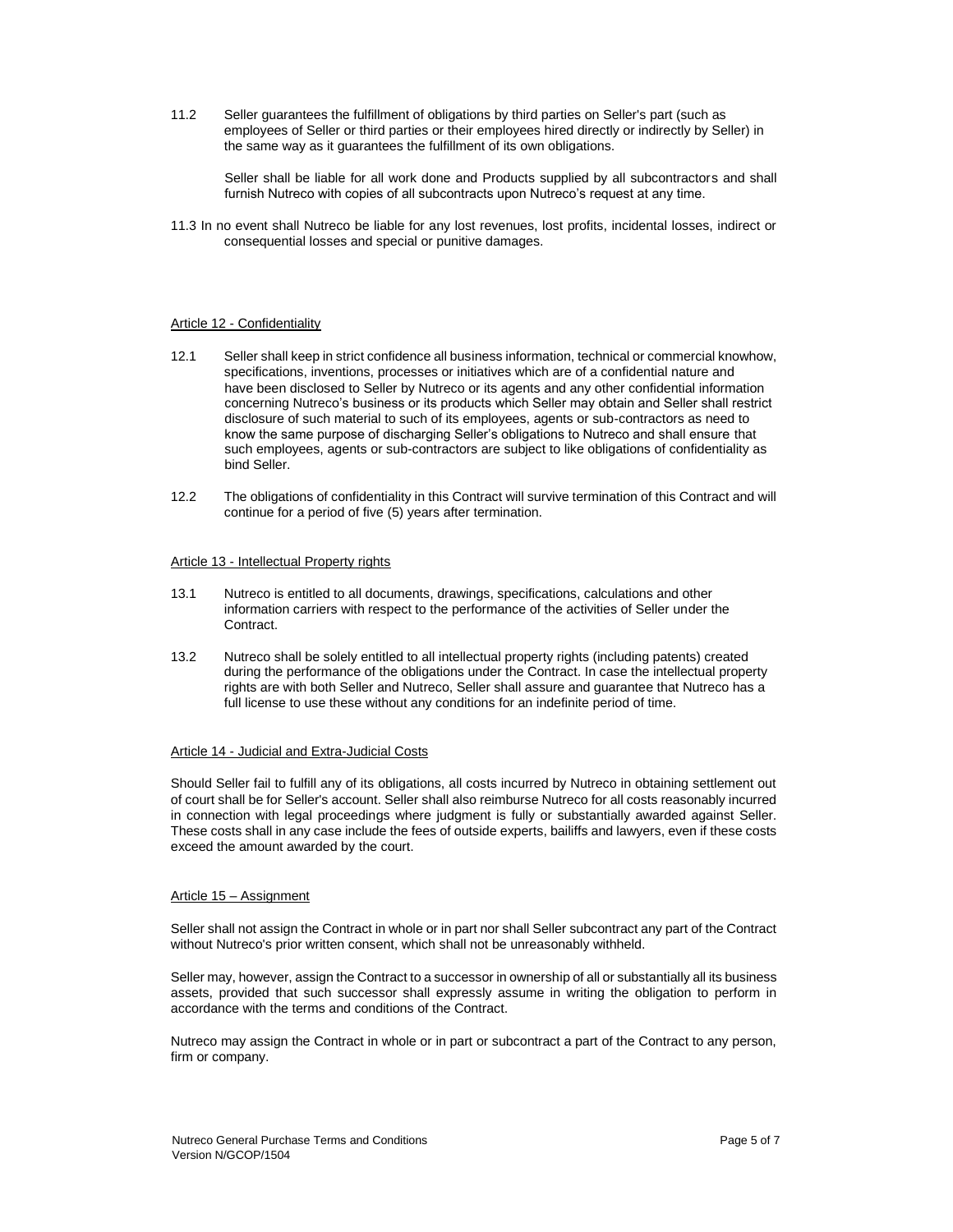#### Article 16 – Insurance

Seller shall be at all times adequately insured with reputable insurers against the insurable risks under the Contract, amongst others but not limited to general / employers and products liability and property damage / business interruption. Upon request Seller shall provide certificates signed by the insurers as proof of insurance.

# Article 17 - Termination

- 17.1 If Seller defaults in any of its obligations under the Contract, or becomes insolvent, or has a receiver appointed of its business, or is compulsorily or voluntarily wound up, or if Nutreco in good faith believes that any of such events may occur, Nutreco shall be entitled at its discretion, and without prejudice to any other remedy, to suspend the performance of or terminate the Contract and in the event of termination to keep or take possession of any Products or of any items belonging to Nutreco and to enter any premises of Seller for that purpose.
- 17.2 If Nutreco terminates the Contract Seller shall return to Nutreco all payments made and if Nutreco rejects any Products Seller shall return all payments made for the rejected Products. Where upon termination Nutreco elects to keep or take any Products, it shall account to Seller for them at a proportion of their price or their value to Nutreco, whichever is less, but otherwise no compensation shall be payable to Seller on termination or rejection.

#### Article 18 - Governing Law and Competent Court

The Contract and all ensuing agreements are governed by the laws of the country where the relevant Nutreco company has its registered office. Applicability of the United Nations Convention on contracts for the International Sale of Goods (CISG) is explicitly excluded. Any dispute arising from the Contract or from any ensuing further agreements shall be settled by the competent court of the place where the relevant Nutreco company has its registered office. The aforesaid does not affect Nutreco's right to submit the dispute to a court of law of a jurisdiction which would have been competent by law or under an international convention had this provision not been included, and to accord preference, if it elects, to application of the law in force in that jurisdiction.

#### Article 19 - Code of Ethical Conduct

- 19.1 The Seller declares to be familiar with the content of Nutreco's Code of Ethical Conduct, which can be found on www.nutreco.com / corperate governance or asked for to Nutreco, and will execute this Contract in accordance with this Code.
- 19.2 In case the Seller is acting against this Code, Nutreco is entitled to cancel the Contract after having notified the Seller in writing about his actions against the Code and having given the Seller reasonable time to adjust his actions.

#### Article 20 - General

- 20.1 These Conditions shall continue in full force and effect notwithstanding any termination or completion of the Contract.
- 20.2 If one or more provisions of these Conditions for some unknown reason cannot be put into force or become invalid, the other provisions shall remain in full force and effect. The closest possible interpretation of the intention of the provision involved shall then be used.
- 20.3 Nothing in these Conditions shall prejudice any other conditions or warranty (express or implied) to which Nutreco may be entitled.
- 20 .4 No failure or delay on the part of Nutreco to exercise any of its rights in respect of any default under the Contract by Seller, shall prejudice Nutreco's rights in connection with the same or any subsequent default.